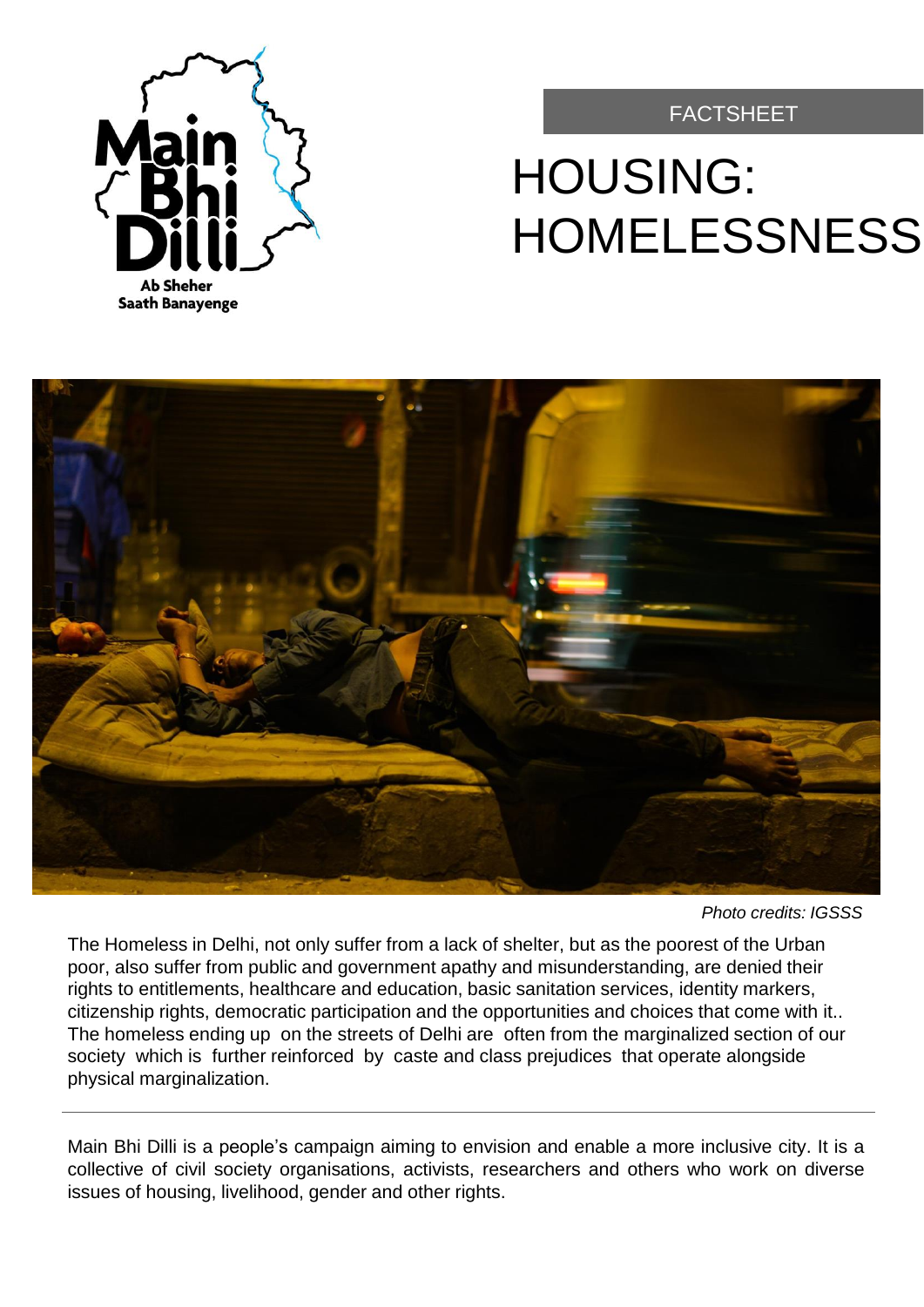### HOMELESS IN THE CITY

The official figures as per Census say that Delhi has 46,724 homeless people in Delhi. Census has been underenumerating the homeless. It did it in 2001, as well as 2011 (*Singh, pp. 27-39*). However, an independent survey conducted by IGSSS in 2008 puts the number close to 1,60,000 in the city. And the Supreme Court Commissioners Office maintains that 1% of any city comprises the homeless population (Commissioners, p.vi).







59% of Shelters don't have the provisions of Bathrooms

7% of Shelters are providing a space for kitchen within the shelters

18% of shelters in Delhi are friendly for People with Disabilities (PWD),

82% of Homeless population work throughout the year, 8% find work occasionally

39% of Homeless belong to Schedule caste, 36% are OBC and 6% are ST

85% of the homeless migrate to Delhi in search of employment and livelihood.

According to a data collected by Housing and Land Rights Network (HLRN) in 2017, govt. authorities demolished over 53,700 homes hence evicting minimum 2.6 lakh people

A majority of the Homeless earn 200- 300 per day. Females find jobs more regularly than men but they are paid less in comparison with men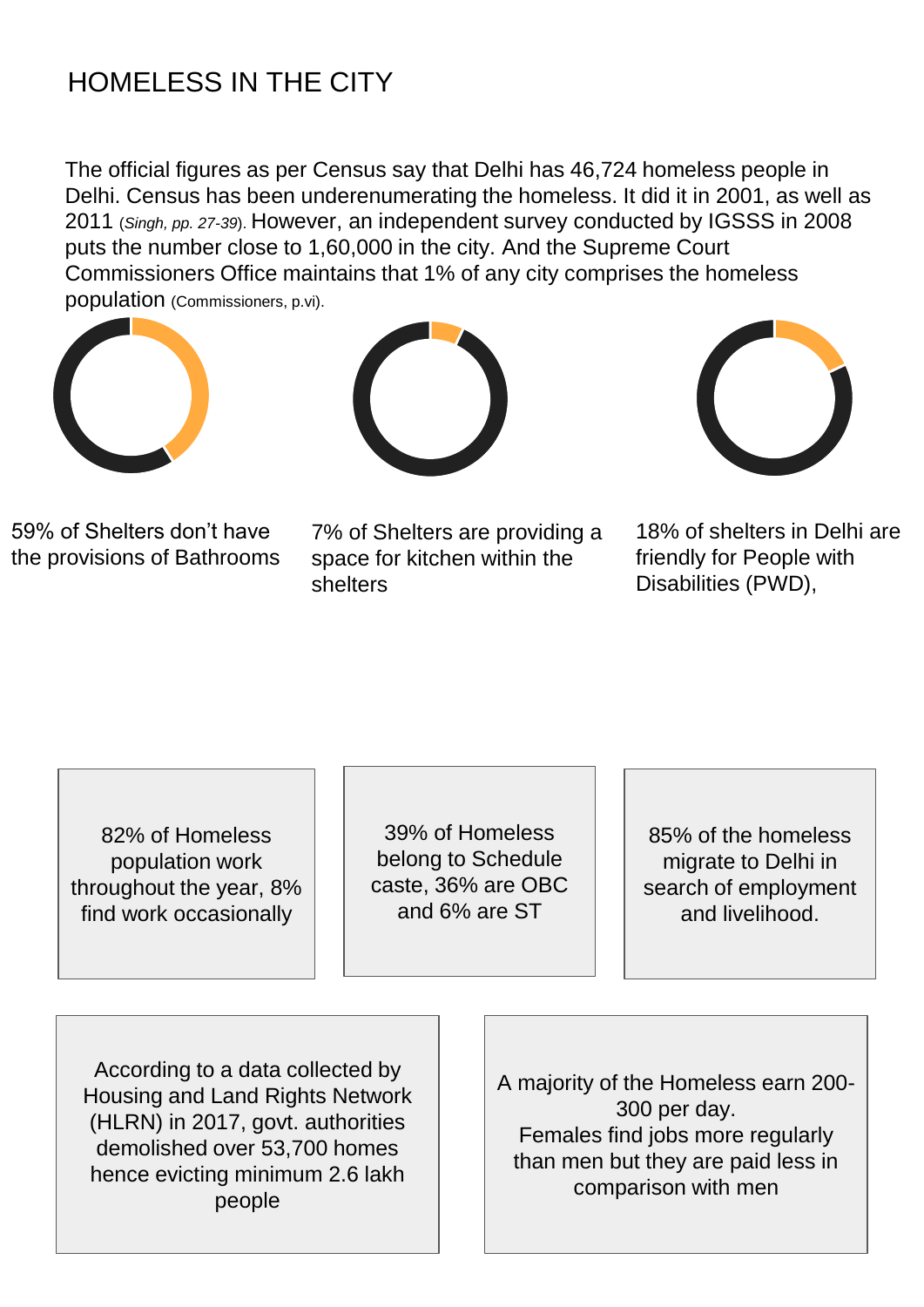## KEY ISSUES



- The homeless should have alternatives such as Ashray Griha.